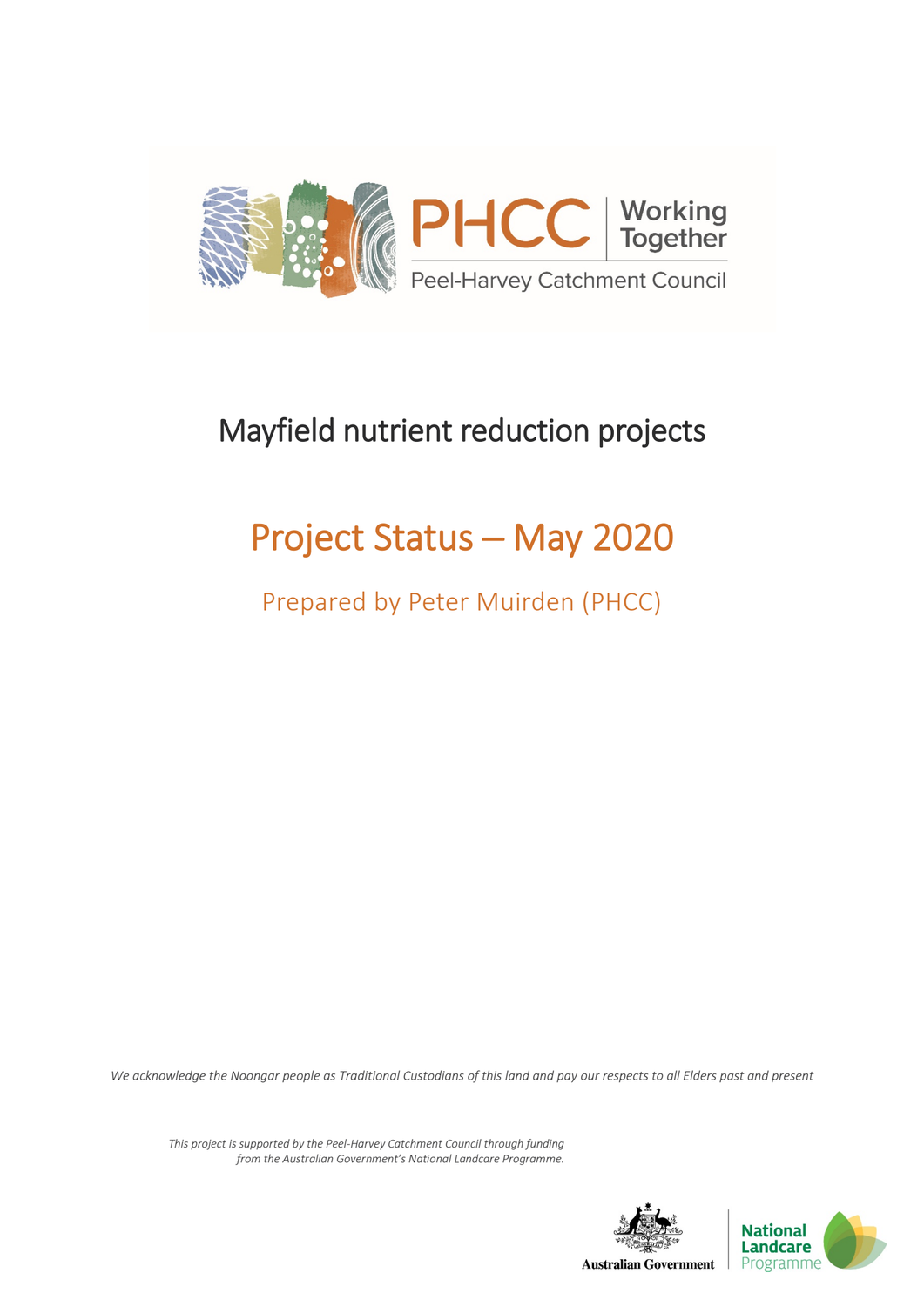## Project

The project was initially started in September 2016 to construct infrastructure to divert flow from drains in the lower Serpentine and Harvey catchments into selected existing wetlands and swamps. Over the project period, 13 sites were investigated and 7 selected as suitable with infrastructure constructed. The seven sites, their timelines and current status are listed below:

| Wabara:         | Stopboard weir installed at outlet of wetland                                                                                                                          |                       |
|-----------------|------------------------------------------------------------------------------------------------------------------------------------------------------------------------|-----------------------|
|                 | Design complete:                                                                                                                                                       | February 2018         |
|                 | Weir complete and operating:                                                                                                                                           | <b>June 2018</b>      |
|                 | Stopboards removed by landowner:                                                                                                                                       | early 2019            |
| Kentish:        | Stopboard weir refurbished on a drain                                                                                                                                  |                       |
|                 | Design complete:                                                                                                                                                       | November 2018         |
|                 | Weir complete and operating:                                                                                                                                           | <b>April 2019</b>     |
| Yundathana:     | Stopboard weir installed at outlet of wetland                                                                                                                          |                       |
|                 | Weir complete (without rock protection):                                                                                                                               | May 2019              |
|                 | Stopboards installed (4) and project complete:                                                                                                                         | <b>May 2020</b>       |
| <b>Millers:</b> | Stopboard weir installed for diversion to wetland                                                                                                                      |                       |
|                 | Design investigation began:                                                                                                                                            | June 2017             |
|                 | Design complete:                                                                                                                                                       | November 2018         |
|                 | Weir complete (without rock protection):                                                                                                                               | May 2019              |
|                 | Hydrology reworked and design modified:                                                                                                                                | <b>March 2020</b>     |
|                 | Stopboards installed (4):                                                                                                                                              | May 2020              |
|                 | Floodway contracted and project almost complete:                                                                                                                       | May 2020 [???]        |
| <b>Blacks:</b>  | Stopboard weir installed for diversion to wetland                                                                                                                      |                       |
|                 | Design complete:                                                                                                                                                       | January 2019          |
|                 | Weir complete (without rock protection):                                                                                                                               | May 2019              |
|                 | Hydrology reworked and design modified:                                                                                                                                | <b>March 2020</b>     |
|                 | Stopboards installed (6):                                                                                                                                              | May 2020              |
|                 | Additional works contracted and project almost complete:                                                                                                               | early June 2020 [???] |
| Hordacre:       | Stopboard weir installed at outlet of wetland                                                                                                                          |                       |
|                 | Initial design complete:                                                                                                                                               | October 2019          |
|                 | Bathymetry reworked and design modified:                                                                                                                               | <b>March 2020</b>     |
|                 | Weir complete:                                                                                                                                                         | May 2020              |
|                 | Stopboards being fabricated and due in WA:                                                                                                                             | June 2020 [???]       |
|                 | (Note: if site too wet when stopboards arrive, a temporary 'marine-ply' stopboard<br>will be installed and the final fabricated stopboards from AWMA installed later). |                       |
|                 | <b>Butlers Riffles: Rock riffles installed along an eroding streamline</b>                                                                                             |                       |
|                 | Design complete:                                                                                                                                                       | October 2019          |
|                 | Riffle construction complete:                                                                                                                                          | <b>April 2020</b>     |